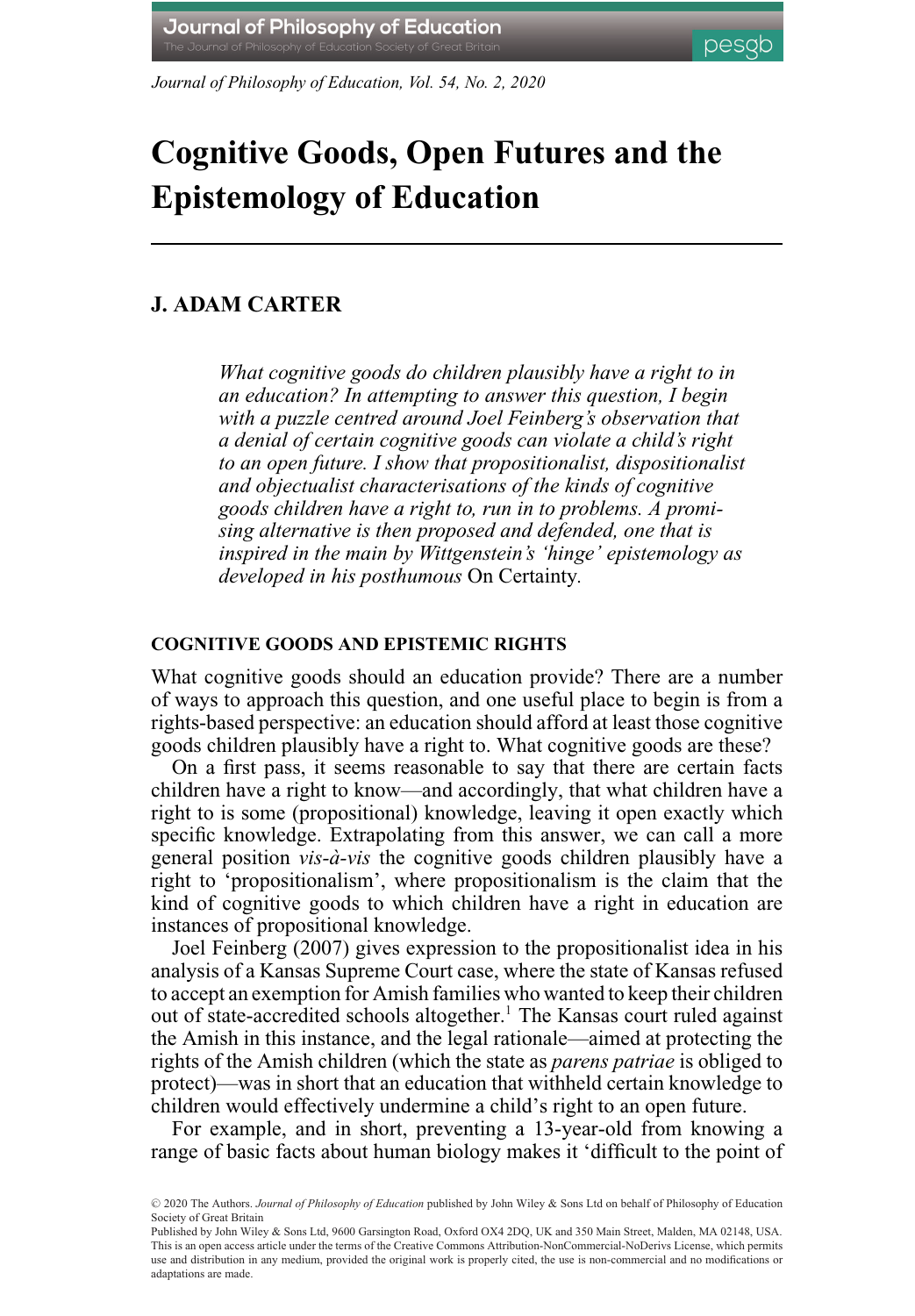near practical impossibility' for that child to later become a physician or scientist. As Feinberg puts it:

An education that renders a child fit for only one way of life forecloses irrevocably his other options . . . To be prepared for anything, including the worst, in this complex and uncertain world would seem to require as much knowledge as a child can absorb throughout his minority. These considerations led many to speak of a child's birth-right as to as much education as may be available to him (Feinberg, 2007, p. 115).

On this line of thinking, something like propositionalism seems to be operating in the background—viz., in virtue of having a right to an open future, $2$ the kind of cognitive good children have the right to in their education is knowledge of the sort that, by having that knowledge, a suitably wide range of practical possibilities remains open.3

## **PROPOSITIONALISM VS. DISPOSITIONALISM: A PUZZLE**

It turns out that propositionalism runs in to certain problems—and this point can be made without even straying from discussions of children's rights to an open future (relative to which we just saw one way propositionalism might in fact look very plausible). In writing his majority opinion in a similar case a few years later—a case in which this time around, the Amish parents won when requesting to keep their children out of state accredited schools for two years, rather than altogether—Supreme Court Justice Burger says:

The value of education must be assessed in terms of its capacity to prepare the child for life. It is one thing to say that compulsory education for a year or two beyond the eighth grade may be necessary when its goal is the preparation of the child for life in modern society as the majority live, but it is quite another if the goal of education be viewed as the preparation of the child for life in the separated agrarian community that is the keystone of the Amish faith.4

Implicit in Burger's thinking here is that the life for which Amish children should be prepared is an Amish life, and if this claim is granted, then the cognitive goods constituting the 'value of an education' will plausibly be whatever cognitive goods facilitate that particular life.

Obviously, this is not yet a strike against propositionalism; after all, if the implicit assumption that Amish children will chose the Amish way of life is right, then the cognitive goods Amish children might be said to have a right to could just be whatever propositional knowledge is compatible with an open future indexed to an antecedent commitment to an Amish life. This is tantamount to the claim that the cognitive goods Amish children have a right to is whatever propositional knowledge does not foreclose a relevant class of options within an open Amish future.

But there's obviously something amiss with Burger's thinking—namely that Amish children might very well decide to pursue a different life.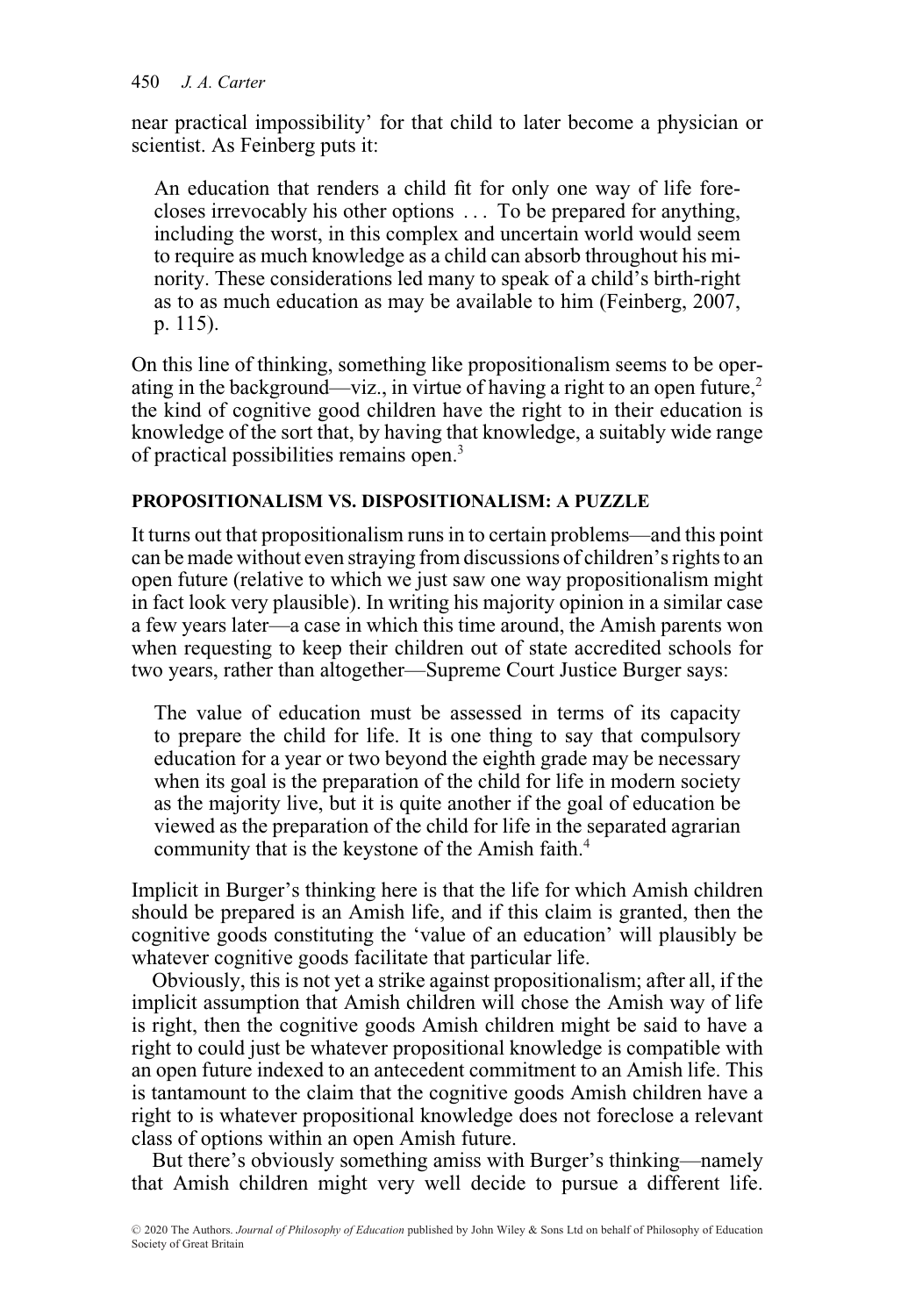Feinberg thus thinks Burger is in an important respect begging the question, and Feinberg's reasoning here is instructive:

How is the goal of education to be viewed? That is the question that must be left open if the court is to issue a truly neutral decision. To assume that the goal is preparation for modern commercial industrial life is to beg the question in favor of the state, but equally, to assume that the goal is preparation for a life aloof from the world is to beg the question in favor of the parents. An impartial decision would assume only that education should equip the child with the knowledge and skills that will help him choose whichever sort of life best fits his native endowment and matured disposition. It should send him out in the adult world with as many open opportunities as possible, thus maximizing his chances for self-fulfillment (Feinberg, 2007, p. 116).

Feinberg is effectively positing a kind of 'neutrality constraint' on an account of the goal of education that will by extension circumscribe what we can say about the cognitive goods children have a right to *vis-a-vis `* education. Feinberg reveals how the issue of what kinds of cognitive goods a child can be said to have a right to must be characterised in a way that is sensitive to a balance of interests between, on the one hand, children's rights to an open future and, on the other, parents' rights to autonomy of choice in the manner their children are raised.

*Question*: is there a way to characterise the cognitive goods which children plausibly have a right to attain that:

- (i) does not violate the child's right to an open future (including a possible future that consists in a modern life); and,
- (ii) does not simply beg the question against parents (Amish or otherwise) whose supervisory objectives involve avoidance of certain cognitive influences via knowledge acquisition?

Propositionalism does not seem obviously problematic *vis-à-vis*  $(i)$ ,<sup>5</sup> but  $(ii)$ is a different story. Indeed, propositionalism seems to have the resources to satisfy (ii) only at the cost of failing to satisfy (i). To see why, let us stipulate that '*K*' denotes a set whose members are propositions children have a right to learn (whatever these propositions are), in their education. (It follows from propositionalism that, for any given child, there will be such a set viz., a set which includes all and only those propositions students have a right to know). Now, some propositions will uncontroversially be members of *K*—viz., propositions about basic arithmetic, geometry, spelling. Now, let '*S*' be a set of facts (to make things simple, call these 'secular facts') that include facts, the knowledge of which will maximise children's chances of self-fulfilment (by foreclosing the fewest possibilities). In order to satisfy (i) propositionalists must allow *S* to be a subset of *K*. But in order to satisfy (ii) propositionalists must allow that some propositions in *S* are not in *K*. These propositions, in *S* but not *K*, will be propositions the knowledge of which can be reasonably taken to contravene and/or undermine the supervisory rights of parents. Therefore, propositionalism cannot satisfy both (i) and (ii).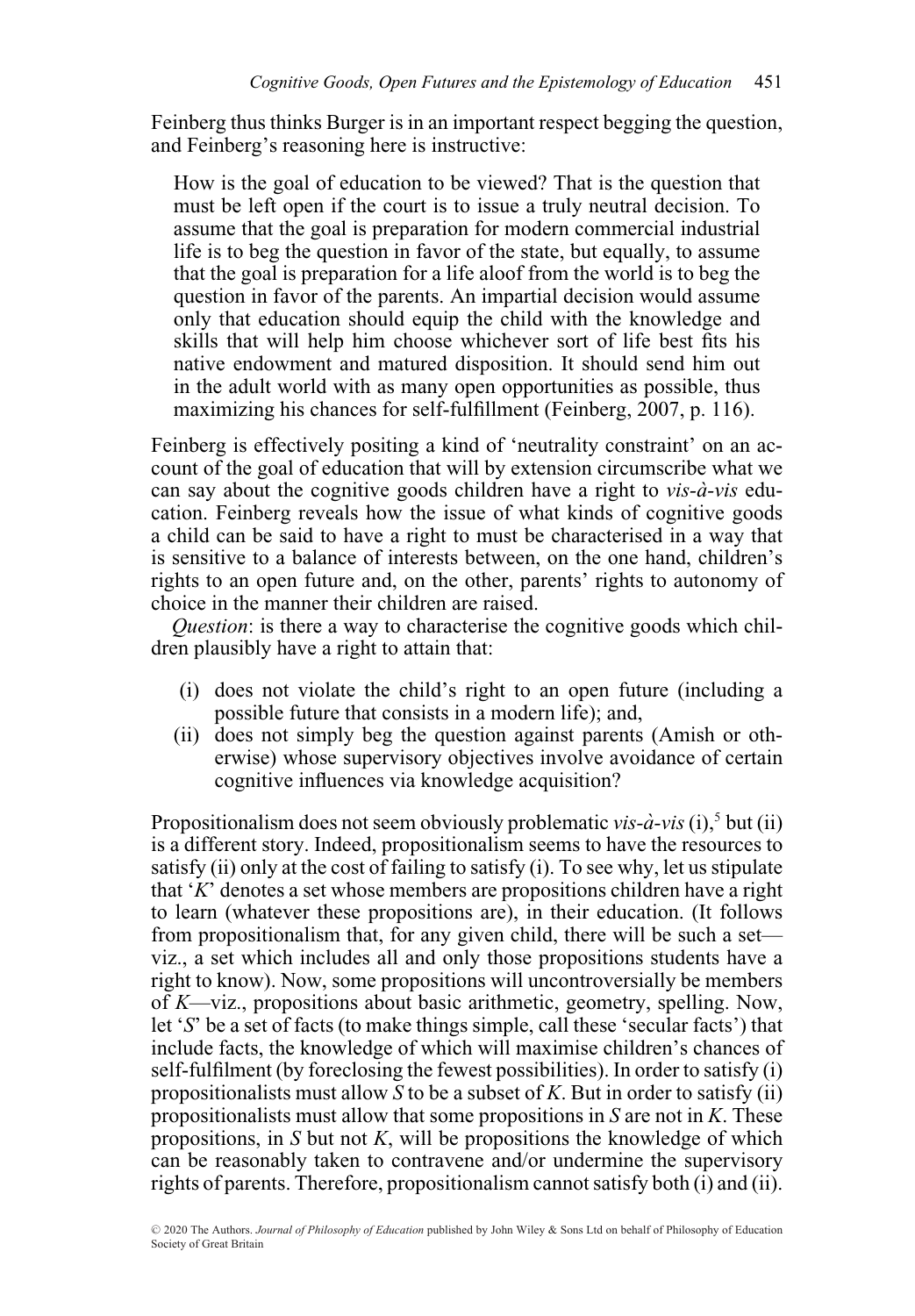One way to easily satisfy (ii) would be to reject propositionalism in favour of what we can call 'dispositionalism'. Let dispositionalism be the thesis that the cognitive goods to which children have a right in education are cognitive-dispositional goods, such as the inculcation of intellectual virtues). This position appears to offer a convenient way to bypass entirely any sort of 'secular indoctrination' objection that some parents might press against the propositionalist's insistence that children have rights to know certain facts the knowledge of which stands (as in the case of the Amish) to conflict with supervisory rights. In short, dispositionalism offers an attractive way to get around the worry with (ii) that is not available to propositionalism: in a slogan, you cannot be indoctrinated if there is not a doctrine. Therefore, if children have a right in their education only to cognitive-dispositional goods—and it is primarily these goods that an education aims at cultivating—then there are no obvious grounds on which worries such as Burger's about conflict with supervisory rights are going to look compelling.

Dispositionalism might be preferable to propositionalism as well on independent grounds.<sup>6</sup> As Duncan Pritchard writes:

[The] epistemic goal of education might initially be the promotion of cognitive success [e.g. true beliefs] on the part of the pupil, this goal should ultimately be replaced with a focus on the development of the pupil's cognitive agency, where this means her epistemic virtue (Pritchard, 2013, p. 246).7

Pritchard defends this suggestion by appealing to the distinction between friendly and unfriendly epistemic environments. In friendly epistemic environments (i.e. where one is trusting a reliable informant, under conditions of full transparency, in a familiar setting), knowledge can be acquired via testimony and in a way that involves little exercise of cognitive ability on the part of the agent. Merely trusting the word of another seems to be sufficient for acquiring much knowledge in such environments.<sup>8</sup>

However, a child suited to learn only in epistemically friendly environments is surely not very well cognitively prepared to face the world; as Pritchard remarks, 'the greater the degree of epistemic unfriendliness in an environment, then the greater the degree of cognitive ability that is required in order to gain knowledge' (*ibid*.). Dispositionalism seems to gain support then from the thought that a child has a right to be cognitively prepared for a range of environments—preparation one does not attain by passively acquiring knowledge, but by developing cognitive abilities.

However, dispositionalism seems suited to satisfy (ii) at the expense of failing to satisfy (i). This point can be made by going no further than Pritchard, whose remarks support a variety of dispositionalism, although not the variety that would be needed to satisfy (ii). Call *weak dispositionalism* the claim that children have a right to cognitive-dispositional goods in their education; that is to say: children have a (defeasible) right to have certain cognitive abilities fostered. Weak dispositionalism is compatible with the propositionalist's claim that there is (as well) at least some knowledge to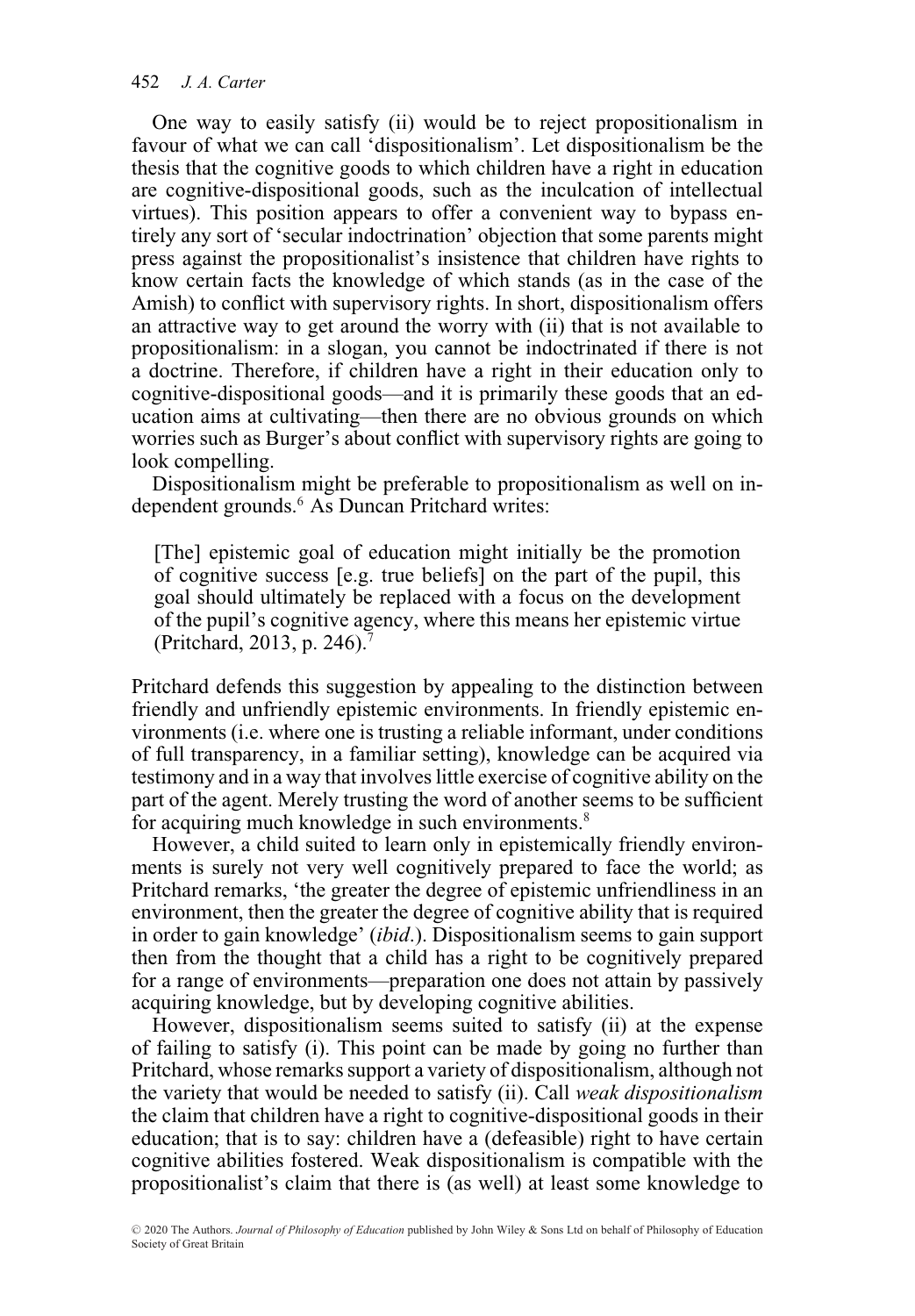which children have a right. To rule out such knowledge that renders (ii) difficult to accommodate, the kind of dispositionalist position needed is what we can call *strong dispositionalism*, the thesis that children's educational rights are exclusively rights with respect to the cultivation of their intellectual abilities. On this view, children do not have a right to know any particular propositions, *per se*, but rather to have certain dispositions fostered. This position, unlike weak dispositionalism, seems *prima facie* to satisfy the constraint in (ii).

But, problematically, strong dispositionalism will obviously fail (i).  $9$  Foster in a child as many intellectual abilities as possible, it remains the case that if the child is bereft of certain items of propositional knowledge, many options become foreclosed. There is no way around the fact that failing to know certain propositions cuts off one's possibilities, and this is so regardless of how well suited one is to come to know them.

In sum, this is our puzzle: regardless of who is right between propositionalists and dispositionalists, it looks like Feinberg's neutrality constraint is impossible to satisfy in a satisfactory way; if the rights a child has to cognitive goods are propositional rights, then (ii) will not be satisfied; (ii) (strong) dispositionalism satisfies (ii), but then (i) will not be satisfied.

## **ELGIN, UNDERSTANDING AND FACTIVITY: AN OBJECTUALIST PROPOSAL**

Catherine Z. Elgin's (1999) paper 'Education and the Advancement of Understanding' offers a potential way out of the puzzle just sketched. Elgin's primary target is what she calls 'Plato's Teaching Assumption' (PTA), the thesis that one cannot teach what one does not know. (In the *Meno*, this thesis operates in the background of Socrates' reasoning that there can be no teachers of virtue given that no one knows what virtue is.) As Elgin sees it, we can and do teach the unknown; if we could not, she reasons, then we would not be able to teach such things as philosophy and perhaps even science,<sup>10</sup> where the matter of whether we know what we teach is in doubt. But we do teach such things and so, contra Plato, it is not true that we cannot teach what we do not know.

So what is our epistemic standing, then, toward the kind of material (e.g. philosophy) that we may teach even under conditions of (at least some level of) ignorance? On the view Elgin proposes, it is *understanding*. Understanding, unlike propositional knowledge, is not-factive (i.e. nontruth-entailing)<sup>11</sup> and at the same time it is a worthy educational ideal, one that may be promoted in a gradient way and which has as its object a subject matter or body of information. As she sees it:

... I suggest, teaching consists in advancing understanding ... First, understanding, unlike knowledge, does not require truth. An approximation, idealization or sketch, although not true, reveals some understanding of a subject. If I have a rough understanding of the workings of the spleen, I may be able to convey it to my students, thus advancing their even more rudimentary understanding of physiology. And if my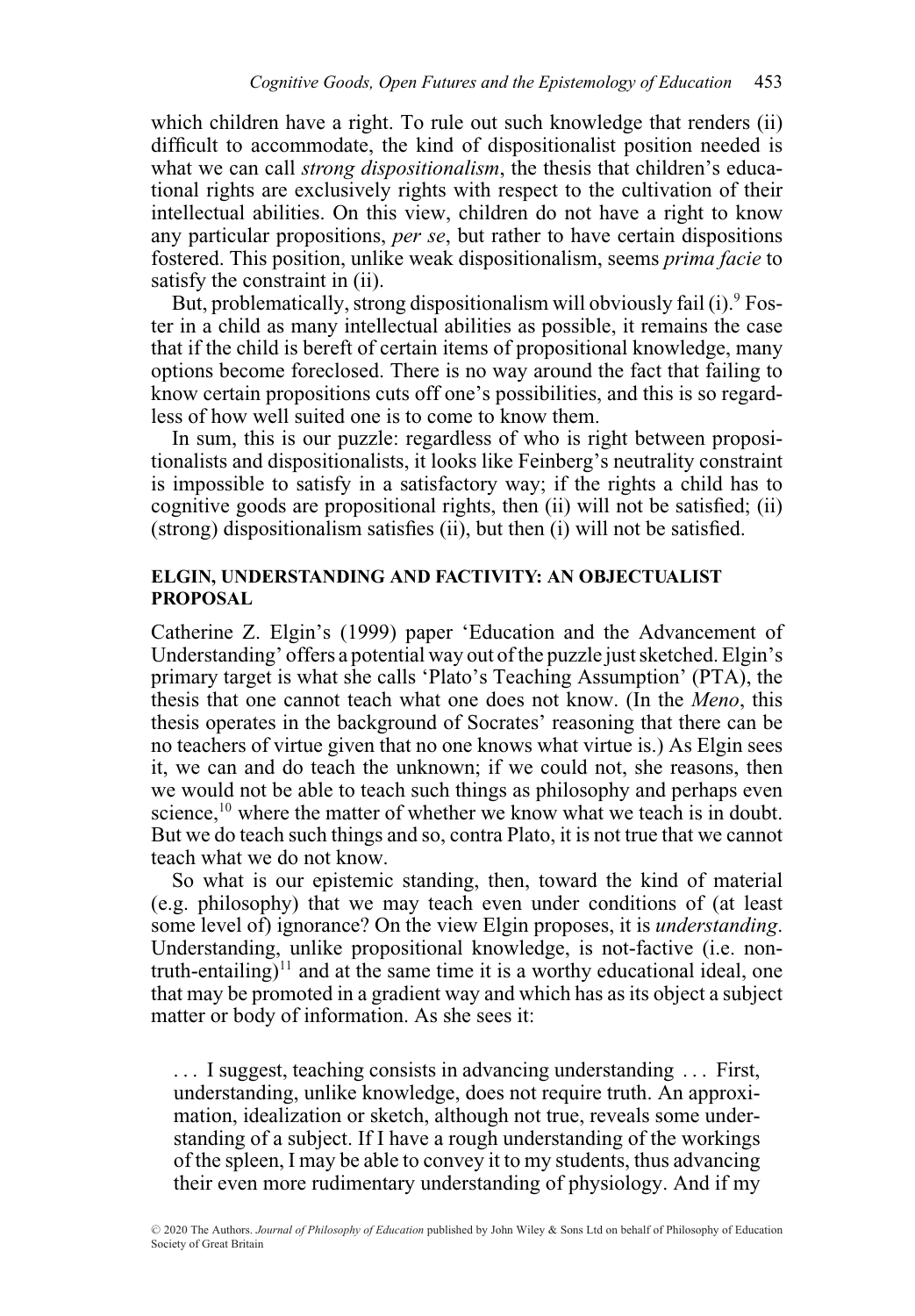mechanic has a deep understanding of the workings of the carburetor, he may be able to convey to me at least a superficial understanding of it. Even if I acquire no truths about how the carburetor works (the details required for truth in this area being beyond my ken), I may now have at least some idea what is going on under the hood. And investigators who recognize that their current best theories are not precisely true may nevertheless have something to teach (Elgin, 1999, pp. 136–137).

If understanding is non-factive, and at the same time an educational aim, then notice how the view immediately suggests a potential solution strategy to our guiding puzzle from the previous section: perhaps the kind of cognitive goods children have a right to are not propositional knowledge goods or cognitive dispositional goods but rather the kind of cognitive good one achieves when one attains understanding. On such an Elgin-inspired line, we may say further that children do not have a right to know any set of propositions, but rather a right to understand certain bodies of information viz., to grasp certain bodies of information and to see, as Wayne Riggs puts it when discussing understanding, how the various pieces of information 'hang together'. Call this general position type *objectualism*: the kind of cognitive goods children have a right to are best described as objectual cognitive goods as opposed to propositional or dispositional cognitive goods.

We may now ask: does objectualism fare better than propositionalism or dispositionalism as a thesis about how to characterise the kind of cognitive goods to which children may plausibly be said to have a right? There are two potential worries here for an Elgin-style objectualist route out of the puzzle; one general, the other specific. The general worry is that it may be normatively problematic to suppose we have a right to understand anything. Here a brief comparison between understanding and propositional knowledge will be instructive. In contemporary social epistemology, it is a common view that propositional knowledge can be transmitted from speaker to hearer without the hearer having to do much (or indeed any) cognitive work. For example, according to the popular non-reductionist tradition in social epistemology,<sup>12</sup> if a speaker knows a proposition  $p$  and tells this to a hearer, then absent any undefeated defeaters possessed by the hearer that is, so long as the hearer does not have a positive reason(s) to doubt that the speaker's testimony is reliable—then the hearer thereby acquires knowledge. $13$ 

Understanding, by contrast, cannot as plausibly be transmitted via the same kind of 'no-work' mechanism on the part of the hearer.<sup>14</sup> Understanding—at least, on most contemporary views—involves exercising a capacity to grasp the relevant coherence-making or explanatory propositions that constitute a given subject matter.15 Such grasping by the student, which is partly constitutive of understanding, is not something a teacher can (without the cooperation and some level of competence of the student) give the student in the way that knowledge can be given; it is *a fortiori* less plausible to suppose that the teacher may have a duty to impart understanding that would correlate with a student's right to possess it. At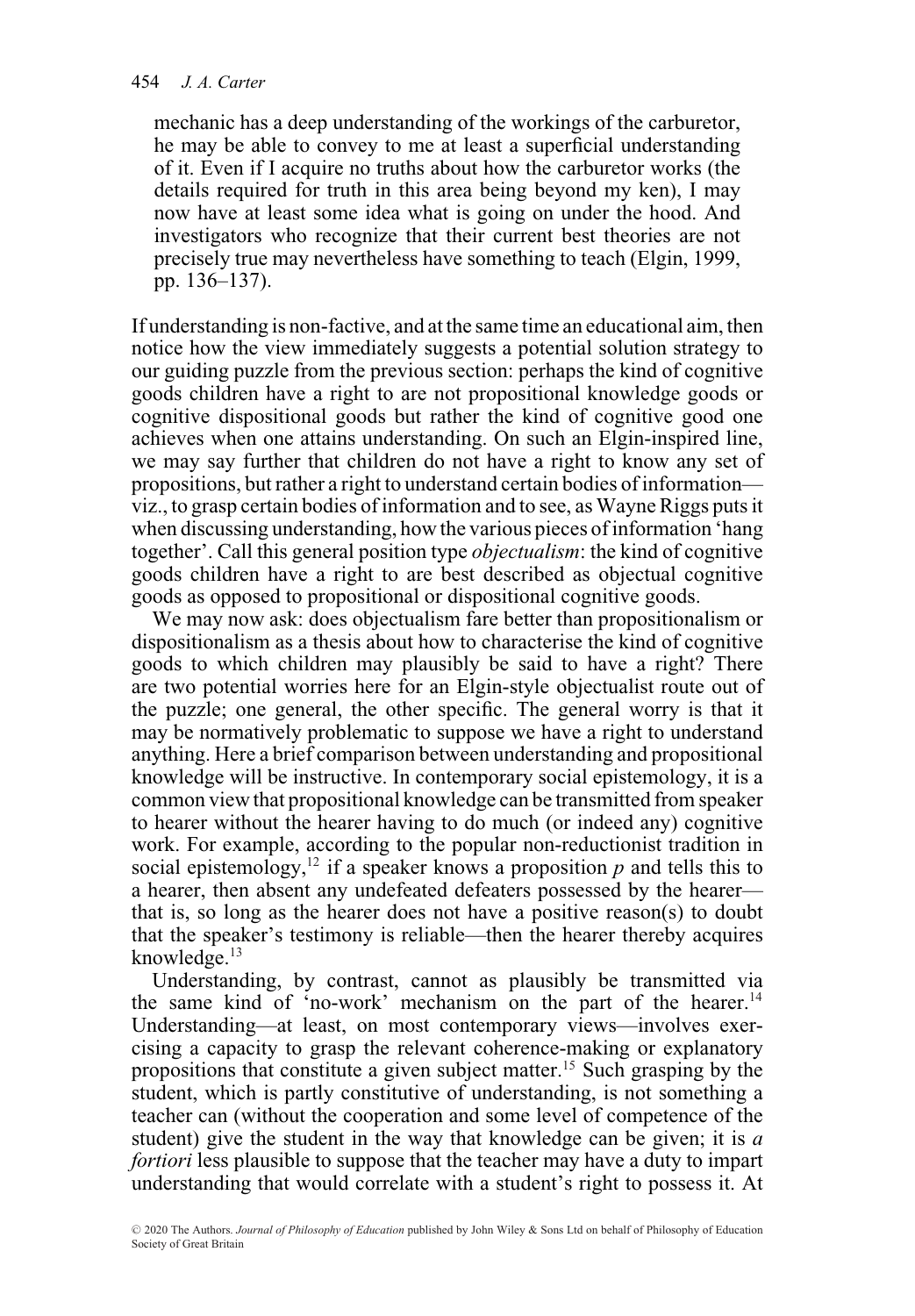most, we might say, the teacher has a duty of non-interference; but such a duty of non-interference on behalf of the teacher is not one with respect to which we can easily make sense of the child's right, in the course of her education, actually to possess (objectual) cognitive goods.

Setting aside this general worry, there is a more specific problem with objectualism as a way out of our puzzle. The non-factivity element of the view—while it does well to satisfy (ii), seems to fail to satisfy (i). After all, if the kind of cognitive goods children have a right to are objectual goods which (as Elgin supposes) do not themselves entail factive propositional goods, then it follows that whatever rights a child has to cognitive goods can be satisfied even in a case where the child fails to know basic facts secular or otherwise.

One might nonetheless argue that objectualism can be adapted to better satisfy (i). Kvanvig (2003) and Kelp (2016), for example, take objectual understanding to be a more demanding kind of epistemic standing than Elgin does. For Kvanvig, understanding a subject matter requires at least a core cluster of true beliefs, and for Kelp, it involves possession of (various items of) propositional knowledge. Moving to Kvanvig/Kelp-style factive objectualism would thus offer a promising way to satisfy (i) not available to Elgin-style non-factive objectualism. But then, such views fare no better than propositionalism *vis-à-vis* satisfying (ii). Accordingly (and regardless of whether we should opt for a non-factive or a factive version of objectualism), objectualism does not appear to offer a better answer than propositionalism or dispositionalism to the question of what kind of cognitive goods children have a right to.

#### **A NEO-WITTGENSTENIAN RESPONSE**

In this section, I sketch an alternative to propositionalism, dispositionalism and objectivism. On the view I propose, the kind of cognitive goods children have a right to in their education are best understood in terms of what Wittgenstein (1969) calls *hinges*. To a first approximation, hinges are propositions that play a certain indispensable role for a thinker within a given rational structure; they are identifiable by their epistemic profile, not by their propositional content *per se*. The idea that children have a right to certain hinges (or sets of hinges) offers a promising way—more promising than standard propositionalism, dispositionalism or objectutalism—of capturing the thought that children have a right to certain epistemic goods in a way that (i) would not plausibly violate the child's right to an open future (including a possible future that consists in a modern life); and (ii) does not simply beg the question against parents whose supervisory objectives involve (reasonable) avoidance of certain cognitive influences via knowledge acquisition.

## *Theoretical Backdrop*

A dialectical clarification should be registered, before moving forward, between (a) epistemic goods that children plausibly have a right to in education; and (b) epistemic goods that characterise an excellent (or even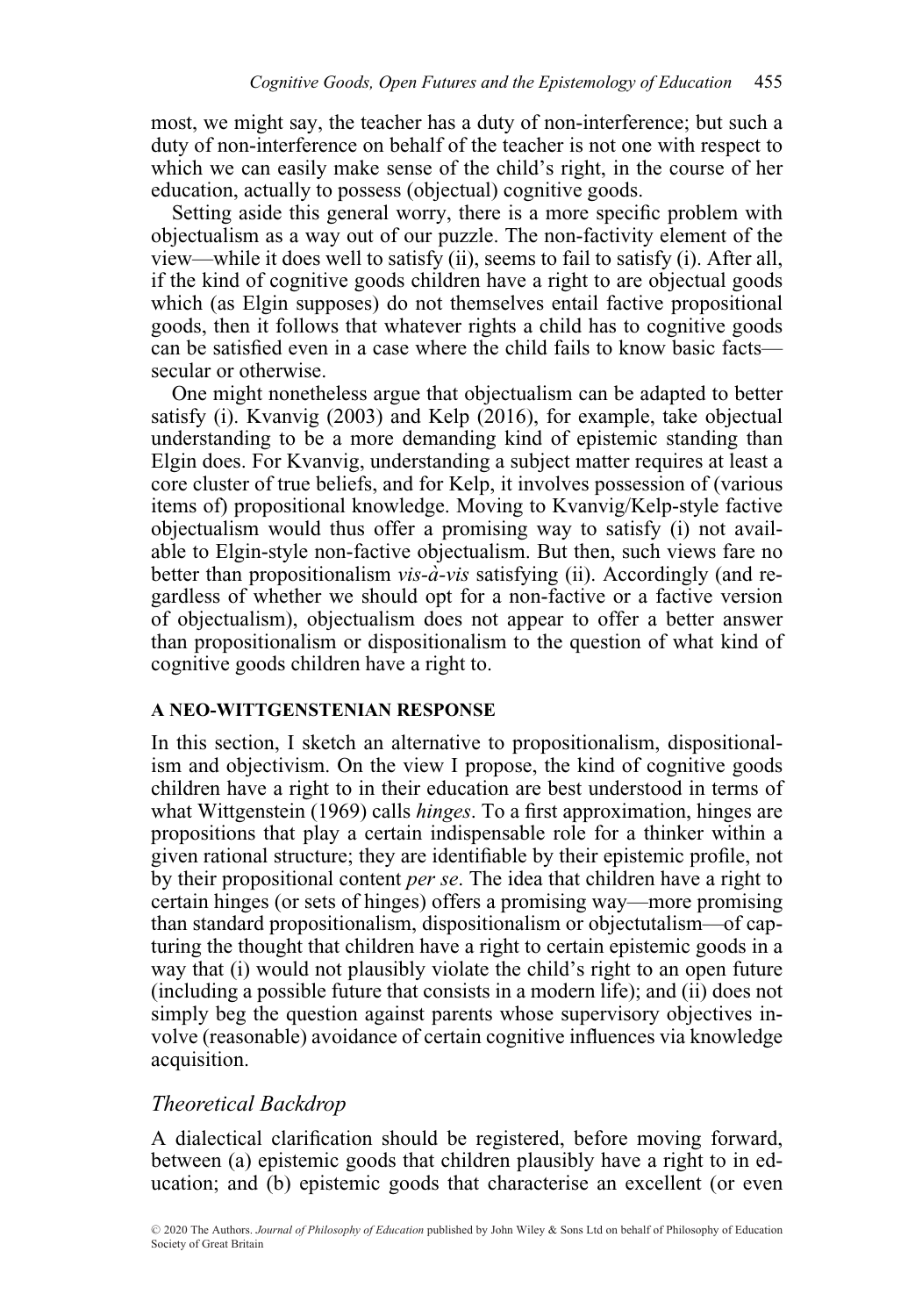good) education—viz., an education that is all-things-considered valuable, desirable, etc. The epistemic goods of interest here are exclusively of the former kind, which are only a subset of the latter. (And accordingly, that propositionalism, dispositionalism and objectualism are problematic ways to characterise the former kinds of epistemic goods need not imply that we could not articulate the overall aims of education—or the features of an excellent eduction—with reference to such goods.) That said, some grip on what an excellent education involves will help us to frame our thinking about educational epistemic right, and in a way that will be useful for approaching our puzzle.

Bearing this in mind, I shall begin with a rough idea of what an excellent education may involve, and work toward some more specific claims about rights. At a very general level, I am inclined to take as a starting point David Bakhurst's (2011) suggestion—one that is inspired by (among others) John McDowell's (1996 *passim*) epistemology—that the process of education involves a kind of initiation into the space of reasons. Human beings are not 'born' into the space of reasons, but education (or, for Bakhurst, *Bildung*) helps to guide them there, by turning them from a kind of non-rational animal into a 'thinker' or agent.16 As Bakhurst puts it:

the development of a human being is marked by a transformation: we become beings whose lives manifest freedom as we acquire rational powers, powers whose exercise is second nature to us . . . formation of reason involves not merely biological maturation, but cultural formation, or *Bildung* (Bakhurst, 2012, p. 173).

How exactly does such transformation work, whereby we acquire rational powers (and thus our second nature) in this way? Here's Bakhurst with a summary sketch of the view he defends in *The Formation of Reason*:

Learning is a matter of acquiring the conceptual capacities and qualities of character that enable responsiveness to reasons, and teaching is a matter of facilitating their acquisition and development. Learning is successful to the degree that the learner gains command of the subjectmatter or practice, where to have such command is to be able to make up one's mind about what to think or do in the relevant domain in light of what there is most reason to think or do. This involves the development and cultivation of theoretical and practical reasoning, understood not as formal or abstract techniques of thought, but as powers to engage intelligently with concrete subject-matter in all its presentness and particularity (Bakhurst, 2011, p. 136).

Acquiring the power or 'command to make up one's mind about what to think or do in light of what there is reason to think or do' is, as Bakhurst submits, a valuable form of *autonomy*, and thus, the idea that education initiates one into the space of reasons in the manner described comports with the corollary idea (explicitly embraced by Bakhurst) that education should be understood as aiming at autonomy—viz., at the kind of freedom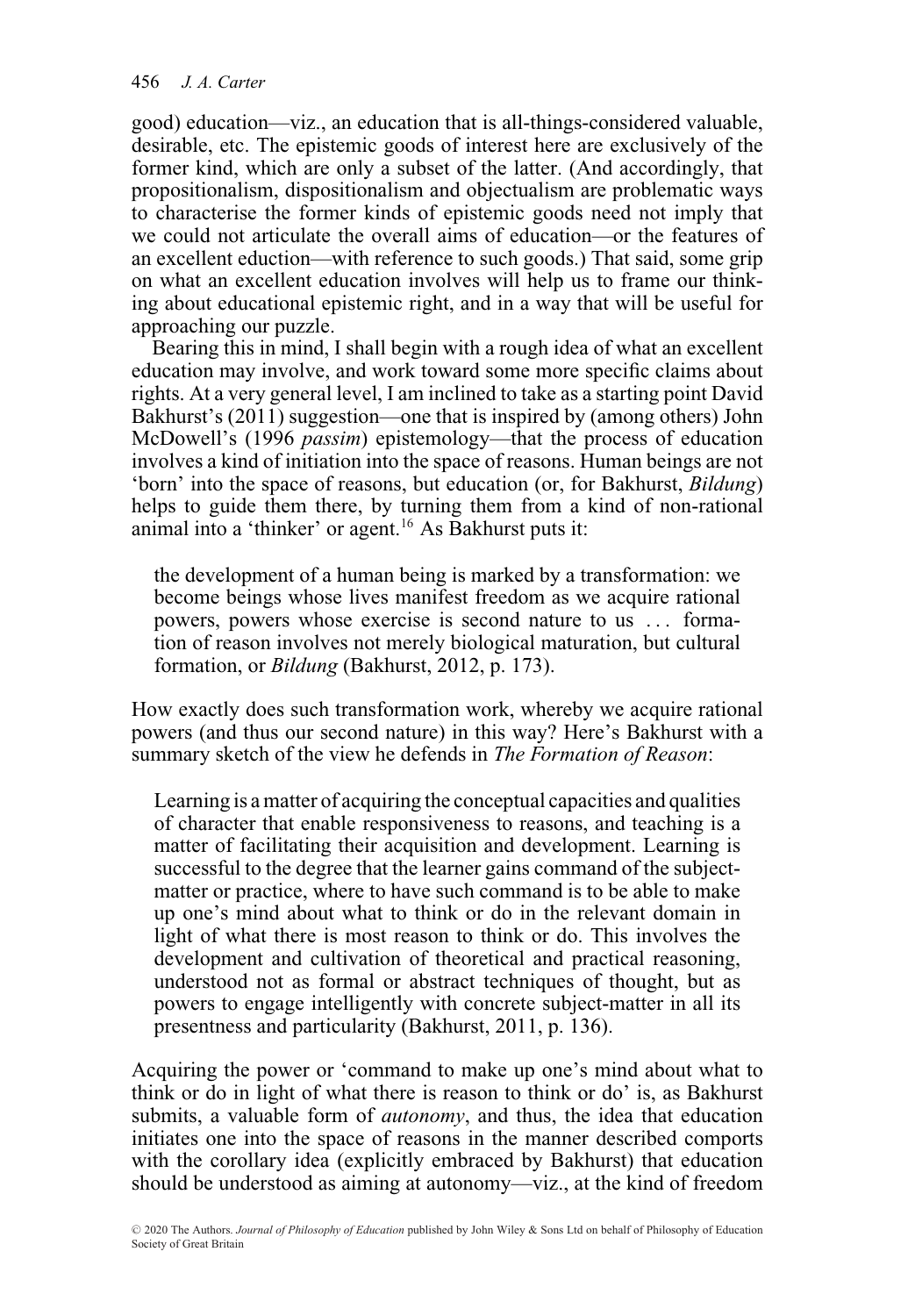that is associated with wielding certain kinds of rational powers as second nature.

The above view is of course not one about what cognitive goods a student has a right to *per se*, but a view more generally about both the structure of the educational process and its aim. Nonetheless, the kind of picture Bakhurst advances—when paired with some further ideas—gives us all the materials needed to address in a promising way the initial puzzle articulated about rights.

There is, however, an initial hurdle. Notice that if (*a la* Bakhurst) a child enters into the McDowellian space of reasons $17$  by acquiring certain rational powers (and accordingly gains the associated kind of autonomy), then—at least *if* those powers are primarily unpacked as capacities or dispositions then it is not clear how such a strategy would ultimately fare better than dispositionalist accounts as a way of navigating the puzzle about rights. Recall that, on the supposition that the kinds of cognitive goods children have a right to are dispositional goods, then the worry was that (ii) could be satisfied but not (i); in short, it seems that there are basic facts that children have a right to know, and dispositionalist views of the kinds of cognitive goods children have a right to cannot obviously countenance this.

However, there may be another way to think about how the child acquires rational powers, by focusing on certain *enabling conditions* (rather than the powers themselves), and then to view the right a child has to cognitive goods in an education as a right to such enabling conditions. This is the line I want to now pursue.

On the kind of epistemological position advanced in Wittgenstein's posthumous *On Certainty* (1969), the capacity to engage in the activity of giving and requesting reasons, and thus the capacity to exercise one's rational powers, requires that certain things are themselves *in deed* not doubted. As Wittgenstein puts it:

The questions that we raise and our doubts depend upon the fact that some propositions are exempt from doubt, are as it were like hinges on which those turn. That is to say, it belongs to the logic of our scientific investigations that certain things are in deed not doubted. But it is not that the situation is like this: We just cannot investigate everything, and for that reason we are forced to rest content with assumption. If I want the door to turn, the hinges must stay put (Wittgenstein, 1969, §§341–343).

Wittgenstein's 'hinge' metaphor, used to refer to propositions that play a certain role in our investigations, is the inspiration for what later commentators call *hinge propositions*. <sup>18</sup> Hinge propositions have a special epistemic status. Firstly, they *must* be in place for rational inquiry to take place. And, secondly, they cannot themselves be rationally doubted, or for that matter rationally supported, from within the rational network they support.

It may seem initially perplexing that some propositions lie beyond what can be rationally doubted or supported. Wittgenstein's thinking here, historically at least, is a response to G.E. Moore's (1939) attempt to prove the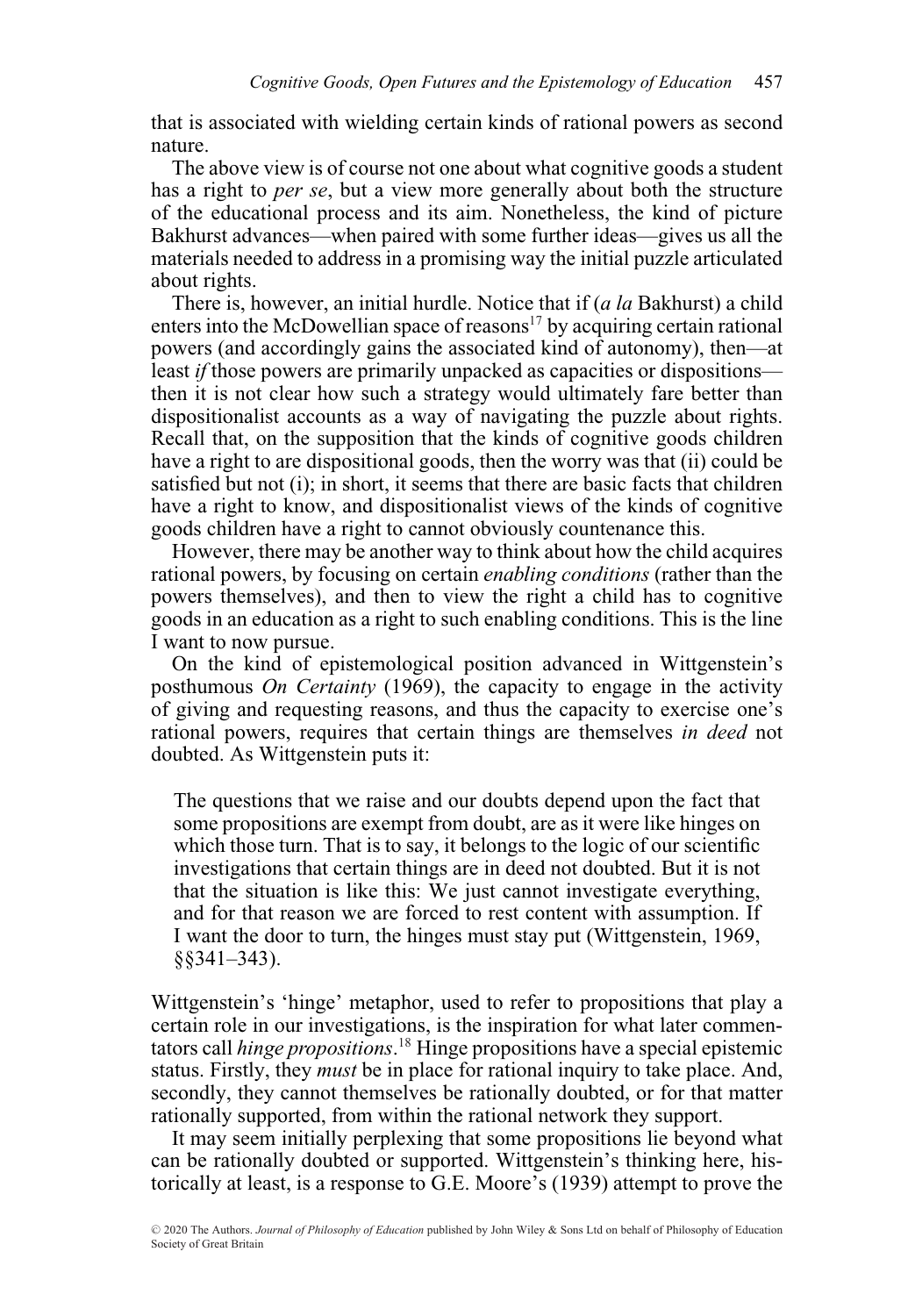existence of external things by appealing to perceptual evidence indicating the presence of a hand, an external thing. Wittgenstein's objection, in short, is that Moore's reasoning is defective because he is no more certain of what he is appealing to (viz., the presence of hands) than of what he's appealing to it in order to prove (viz., that an external world exists).<sup>19</sup> Implicit in this objection is a commitment to a more general principle about the structure of relations of rational support: one cannot support the more certain by appealing to the less certain. Here are some passages that reflect this idea:

If a blind man were to ask me 'Have you got two hands?' I should not make sure by looking. If I were to have any doubt of it, then I do not know why I should trust my eyes. For why should not I test my eyes by looking to find out whether I see my two hands? What is to be tested by what? (Wittgenstein, 1969, §125)

If someone doubted whether the earth had existed a hundred years ago, I should not understand, for this reason: I would not know what such a person would still allow to be counted as evidence and what not (§231).

My having two hands is, in normal circumstances, as certain as anything that I could produce in evidence for it. That is why I am not in a position to take the sight of my hand as evidence for it (§250).

Of course, if the very structure of rational support is such that what is less certain cannot be rationally adduced in support of (or to doubt) what is more certain, an interesting consequence is that those propositions that are *most* certain are themselves neither rationally supportable nor rationally doubtable with reference to any of the other things one believes. Such propositions—hinge propositions—must be in place, qua propositions that are not doubted, as an enabling condition for the exercise of rational powers in rational evaluation.

I shall return to this point. First, though, two final substantive points about hinges: (a) there are multiple categories of hinges; and (b) which propositions play the functional role of a hinge in a given category can change over time. Regarding (a): Martin Kusch identifies at least five different 'categories' of hinges in Wittgenstein's epistemology, which differ in how these certainties 'relate to evidence, justification and knowledge':

Category I consists of beliefs for which we have evidence that is both overwhelming and (at least in good part) dialectically mute. . . . (e.g. '... here is a hand.' §1) Category II is the class of mathematical propositions that have 'officially been given the stamp of incontestability' (§655). Category III cases are fundamental empirical-scientific beliefs (e.g. 'The earth is round.' §291; 'Water boils at 100°C.' §293). Category IV embodies beliefs that constitute what we might call 'domains of knowledge'. I mean certainties like ' . . . the earth has existed for many years past' ( $\S 411$ ), or '... the earth exists' ( $\S 209$ ). Finally,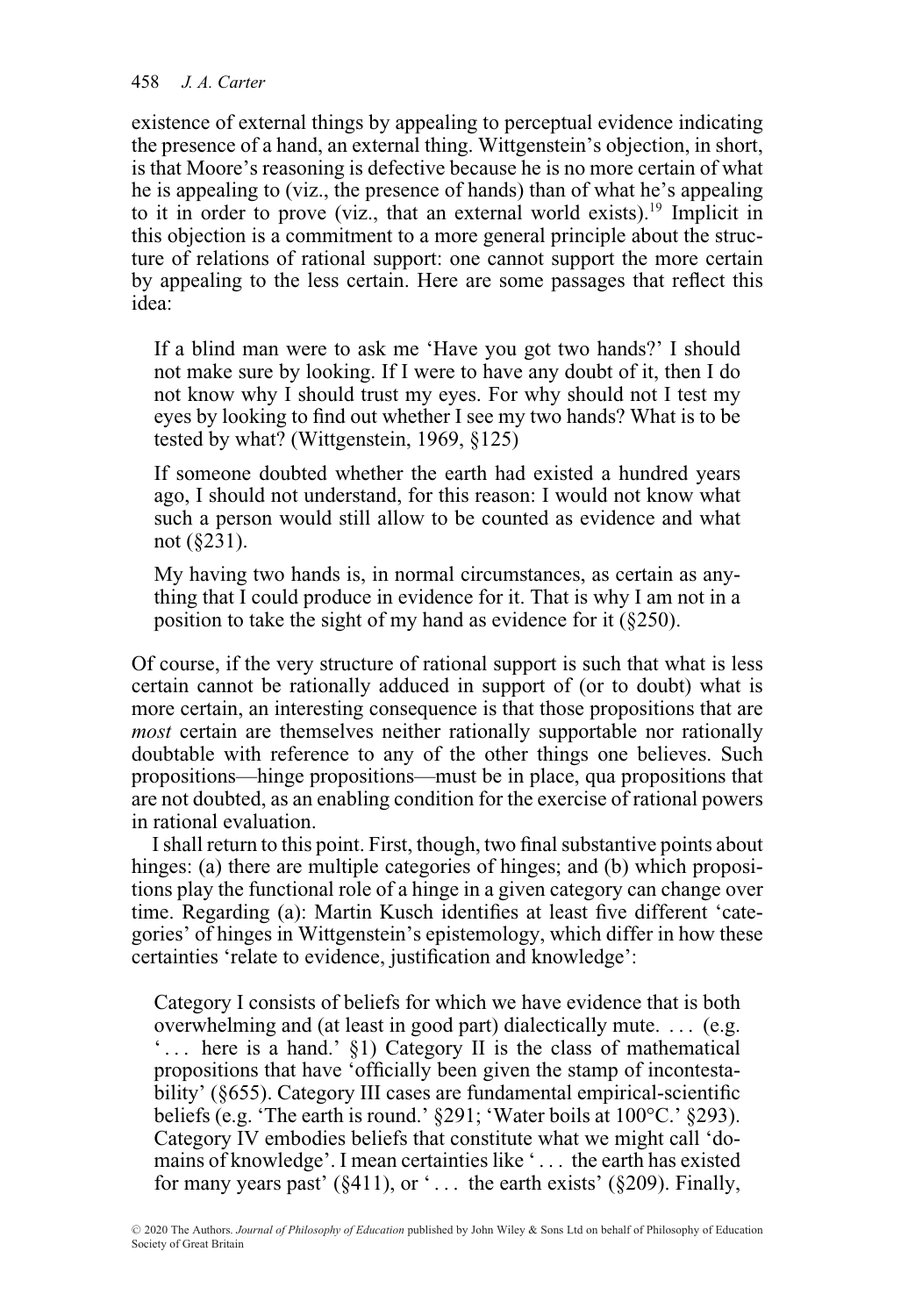Category V consists of fundamental religious beliefs, like 'Jesus only had a human mother.' (§239) (Kusch, 2016, pp. 29–31).

Each category features propositions that, due to various kinds of considerations, cannot be rationally supported by other more certain propositions.20 Of course, some hinges are shiftable. That is, a given proposition *p* (e.g. 'Water boils at 100°C') may be a recently acquired hinge. Others hinges (e.g. ' $2 + 2 = 4$ ') are not equally shiftable—a point Pritchard has drawn sustained attention to in recent work.<sup>21</sup> Wittgenstein appreciates this point in his famous 'river bed' analogy:

It might be imagined that some propositions, of the form of empirical propositions, were hardened and functioned as channels for such empirical propositions as were not hardened but fluid; and that this relation altered with time, in that fluid propositions hardened, and hard ones became fluid. The mythology may change back into a state of flux, the river-bed of thoughts may shift. But I distinguish between the movement of the waters on the river-bed and the shift of the bed itself; though there is not a sharp division of the one from the other. . . . And the bank of that river consists partly of hard rock, subject to no alteration or to only an imperceptible one, partly of sand, which now in one place now in another gets washed away, or deposited (Wittgenstein, 1969, §§96–99).

## *The Proposal in Outline*

Returning now to the bigger picture: I suggested that there may be another way to think about how the child acquires rational powers, by focusing on certain *enabling conditions* (rather than the powers themselves), and then viewing the right a child has to cognitive goods in an education as a right to such enabling conditions. I now want to suggest that these enabling conditions for a child's acquisition of rational powers are certain kinds of hinges, and further, that it is access to such hinges to which children can plausibly be said to have a right in an education.

The strategy now will be as follows: I'll show how my approach has the resources to overcome the problems that faced (i) propositionalism, (ii) dispositionalism, and (iii) objectualism, while retaining some of the key advantages of each. In the course of doing so, I will develop the core idea in more detail.

### *Propositionalism Revisited*

Recall, again, the puzzle: Is there a way to characterise the cognitive goods to which children plausibly have a right to attain that:

- (i) would not plausibly violate the child's right to an open future (including a possible future that consists in a modern life); and,
- (ii) which does not simply beg the question against parents whose supervisory objectives involve avoidance of certain cognitive influence via knowledge acquisition?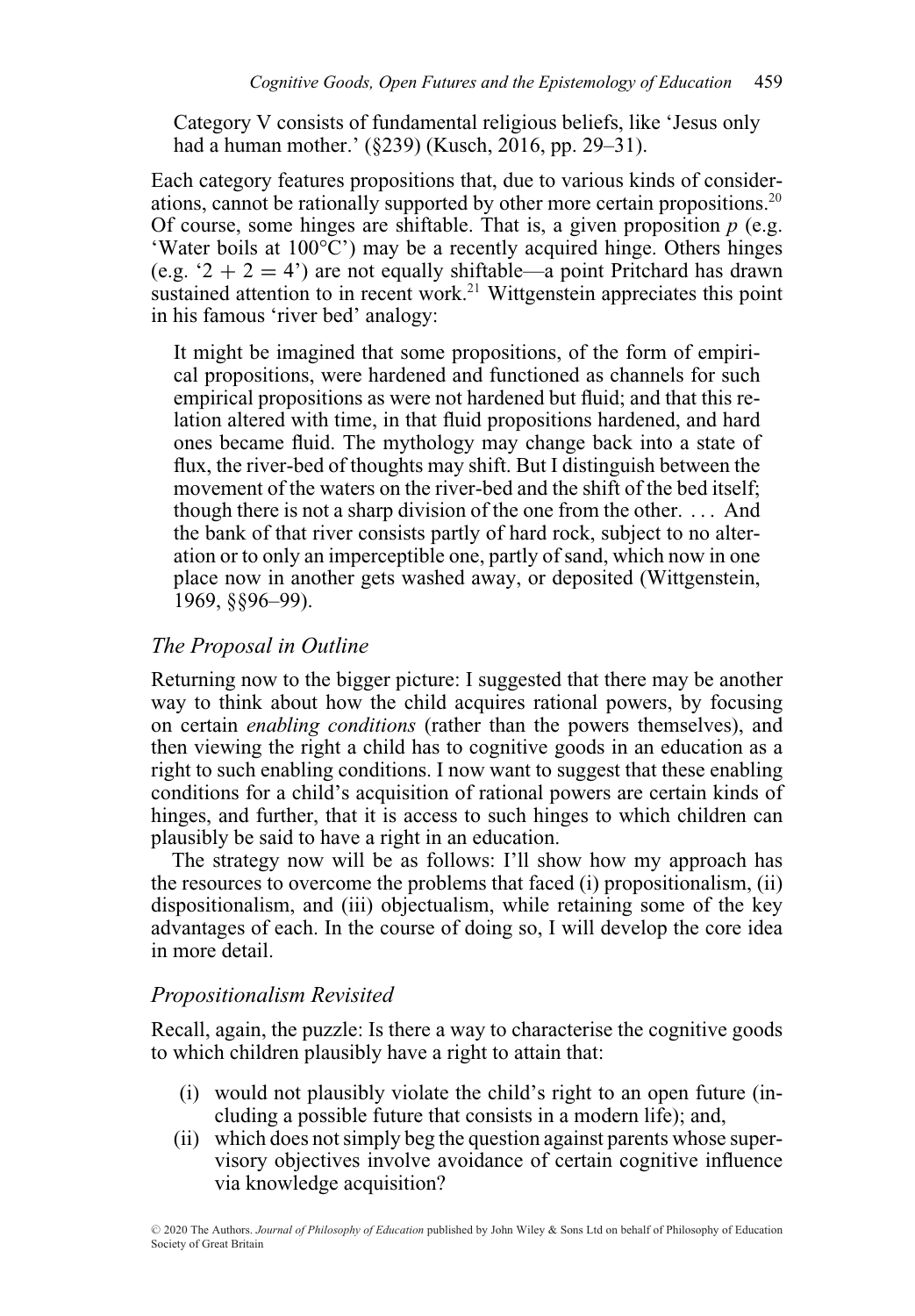It looked like none of the views canvassed could preserve *both* (i) and (ii). Given that children plausibly have a right to know certain basic facts (else many futures they may later wish to opt for be closed off to them), propositionalism initially looked like a natural starting point. The view can make sense of the idea that children have a right to the kind of propositional knowledge we assume they have a right to. But, as Feinberg pointed out, once we make this knowledge explicit, then it will be either too narrow *vis-a-vis `* an open future, or *too* wide to claim children have a right to it while at the same time respecting the supervisory rights of parents.

A hinge strategy offers a way forward. The ground-level idea is that children have a right to certain hinges, where a command of such hinges enables children to possess rational powers and by extension a valuable sort of autonomy. On such a view, children have a right in their education *not* (as propositionalism says) to particular items of knowledge *per se*, but rather to propositions only in so far as they play a particular role in a certain (to-be-specified) rational structure.

This of course raises the question: *Which* hinges do children have a right to? The answer, I want to now suggest, is a right to a sufficient supply of what Kusch terms 'Category 4' hinges, those that are at the foundation of various *domains of knowledge*. Take, for example, mathematics. There are certain axioms and rules that cannot very well be rationally supported from within mathematics but which must be assumed in order for one to even *do* mathematics; without access to such axioms, the capacity to traffic in mathematical reasons is completely foreclosed. Children will have a right to such axioms, and these are propositions, but the right extends to any given particular set of axioms only in so far as possessing it is indispensible to a certain kind of reasoning that characterises a domain of knowledge pertinent to the child's open future. If it turned out that (*a la* the river bed analogy) a particular axiom became less certain over time from within the domain of mathematics, and that not doubting it was no longer necessary to do mathematics, then the *right* to that particular hinge will be undercut.

Take another example from Kusch: certain things (such as the existence of the earth, basic physical laws) must be held fast in order to *do* various physical sciences, where 'doing' these sciences at least involves reasoning from *within* the knowledge domain, viz., taking and receiving the kinds of reasons that are characteristic of this particular domain of knowledge. *Without* access to such hinges, a student (quite literally) is without a certain kind of autonomy—viz., the autonomy to exercise her rational powers in the scientific domain of knowledge, effectively cutting such domains off for her *and by extension* possible futures, the successful realisation of which would be predicated on the capacity to exercise such powers.

What is it like to have the capacity to think from within a discipline 'cut off' from one (as would be the case if one is denied access to certain hinges?) Here an analogy to Ian Hacking's work on styles of reasoning is apt. As Hacking points out, some statements can be made in any language, though others require what he calls a 'style of reasoning'. As Hacking puts it, 'what is true-or-false in one way of talking may not make much sense in another until one has learned how to reason in a new way'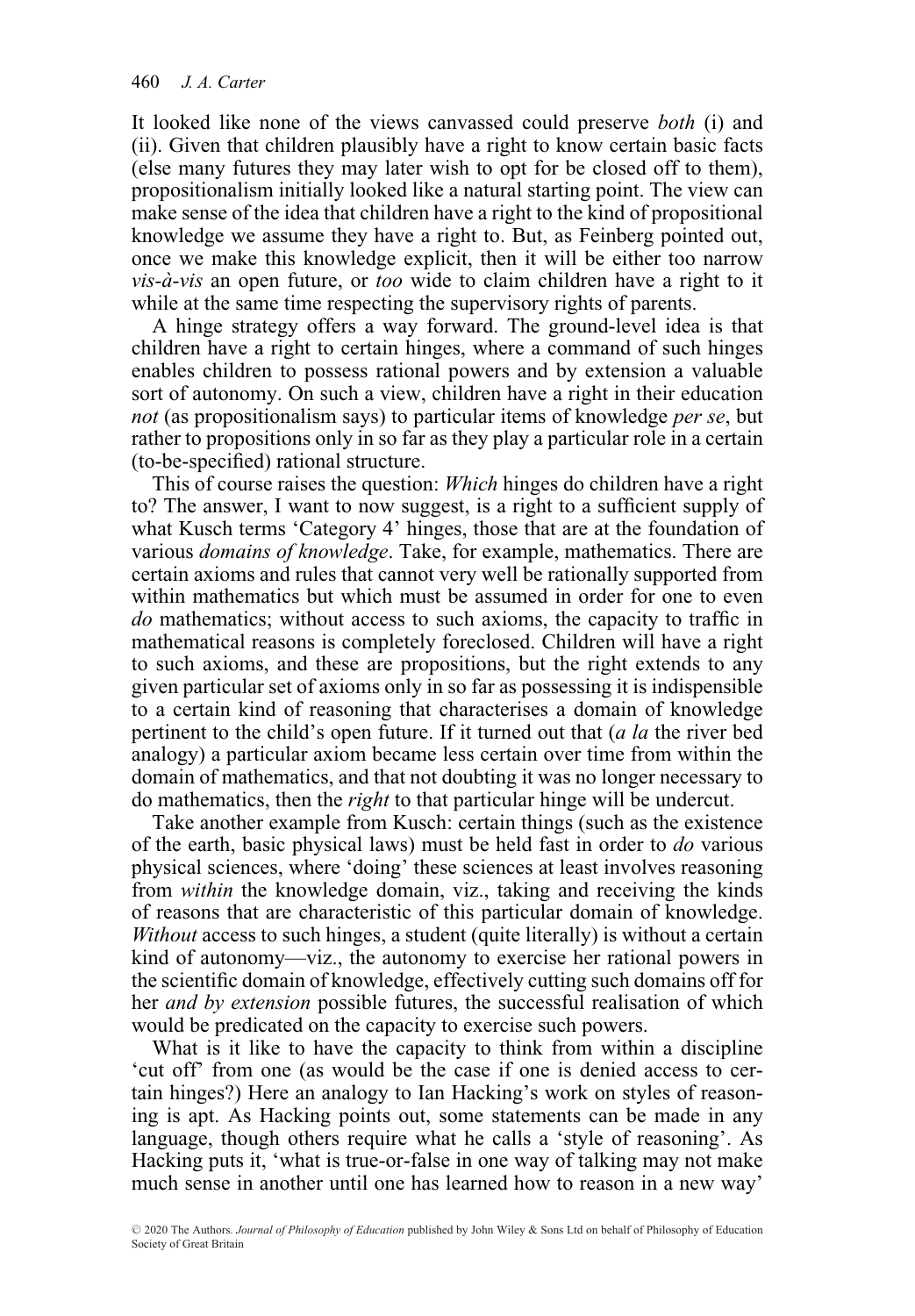(Hacking, 1982, p. 331). Accordingly, for example, 'statistical reasons had no force for the Greeks', much as reasons offered in some ancient systems are incomprehensible to *us* today. Take, for example, 'renaissance medical, alchemical and astrological doctrines of resemblance and similitude [which] are well-nigh incomprehensible . . . the way propositions are proposed and defended is entirely alien to us' (p. 330). (For example, that mercury salve might be good for syphilis because mercury is signed by the planet Mercury which signs the marketplace, where syphilis is contracted.<sup>22</sup>)

That statistical reasons had no force for the Greeks (and that medieval alchemical reasons have no force for us) is telling; without certain background commitments relative to which discipline-specific reasons are given their sense, we (literally) are not in a position to *think* within that discipline viz., to be rationally moved by the kinds of reasons that are specific to that discipline.

Of course, a right to hinges is at the same time a right to certain propositions (including many of the facts that students will intuitively have a right to know23), however it is not a right *de dicto* to any particular propositional contents (a specification of such a right in terms of specific propositional contents, recall, threatened to violate Feinberg's neutrality constraint if specified widely enough to not undermine a child's open future). The right itself may be satisfied even if the content itself shifts—viz., even if a proposition that at one time was necessary in order to reason in a particular domain-relevant way became no longer necessary.24

The matter of *which* domains of knowledge are such that a child has a right in an education to the hinges that make possible rational moves within these domains is one that cannot be determined *a priori*. The facts that fix what count as the kinds of futures that should be left open—an issue beyond the scope of this essay—will also by extension determine the relevant domains of knowledge, as well as their breadth.

#### *Dispositionalism Revisited*

Dispositionalist accounts seemed to do well by way of (ii) in the puzzle, less so by way of (i). The worry, in short, was that if a right to acquire certain cognitive dispositions or skills is what characterises the kind of cognitive goods children have a right to in education, then such a right could in principle be satisfied *even if* a child failed to possess certain basic facts that a suitably open future would (very plausibly) demand they know. The proposed hinge view avoids this result; the right to certain hinges is at the same time a right to certain foundational propositions (many, if not all, $^{25}$ ) will be true or at least empirically adequate) and will *include* basic mathematical and scientific claims that dispositionalism cannot straightforwardly countenance.26

Moreover, the hinge view retains a key benefit distinctive of dispositionalism: dispositionalism aligns with the thought that certain skills are prerequisites for a suitably open future, and that thus there is a *prima facie* case for a right to such skills in education. The hinge view can accommodate this idea, albeit in a qualified way; on the hinge view, the right in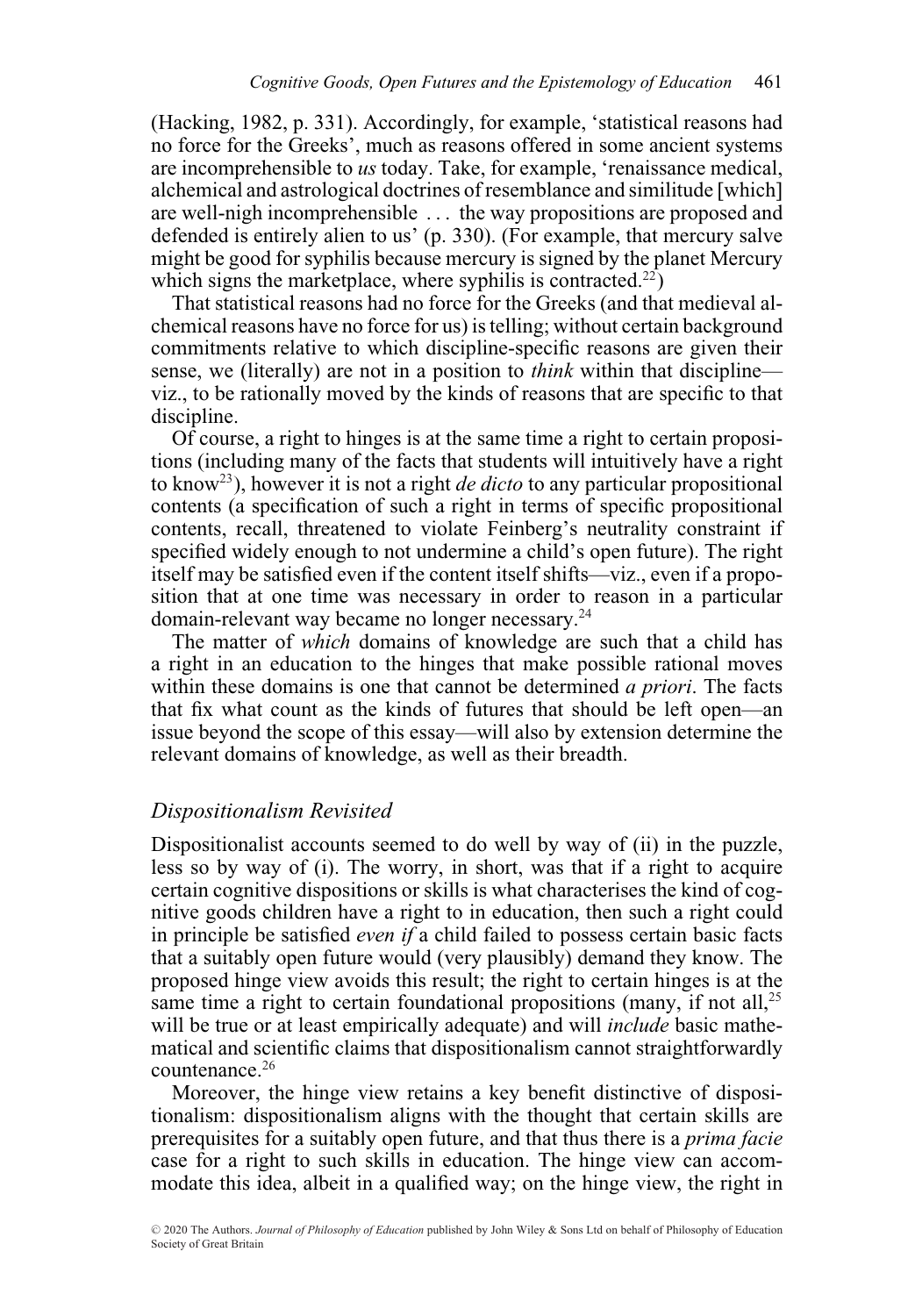question is not to the powers themselves (viz., it is not a right to be in the dispositional state one is in when one possesses such powers, and this due to complications that also faced objectualism) but rather to the enabling conditions for these powers—viz., to the hinges, command of which allows for the possibility of the exercise of rational powers in the relevant domains.

# *Objectualism Revisited*

According to objectualism, the cognitive goods children have a right to are objectual goods—viz., to bodies of information or subject matters themselves, and moreover, such objectual goods are possessed only when grasped in the right kind of way, e.g. when one understands. Objectualism comported with the idea that, for instance, students have a right to understand chemistry, physics, etc., as opposed to merely to know certain facts or possess certain skills.

Objectualism, recall, faced a normative problem: the kind of grasping a subject matter that is plausibly partly constitutive of understanding it, is not something that a teacher can (without the cooperation and some level of competence of the agent) give the student. Accordingly, it is less plausible certainly less plausible than in the case of propositional knowledge, which can be transmitted more straightforwardly—to suppose that the teacher may have a duty to impart understanding that would correlate with a student's right to possess it.

The hinge strategy, by contrast with objectualism, submits merely that students have a right to the *enabling conditions*, i.e. to be presented with the relevant hinges that correspond with certain domains of knowledge and without which the child would not be in a position to exercise her rational powers by reasoning from within these domains—viz., domains of knowledge that are apposite to a relevant range of open futures the child might later freely choose (from practical/vocational to the theoretical); the right is not to be identified as a right to understand (which takes effort and competence on behalf of the subject) but to have an opportunity autonomously to make certain kinds of rational moves.

#### **CONCLUDING REMARKS**

We began with a puzzle: apart from what cognitive goods characterise an excellent education—viz., the sort of cognitive states an education should aim at inculcating—is the comparatively narrower question of what cognitive goods a child has a *right* to in an education. How should such goods be specified? I've suggested, with reference to Feinberg's discussion of the relationship between education and an open future, that typical answers to the guiding question turn out to be problematic. In particular, it has been shown that propositionalist, dispositionalist and objectualist accounts of the kinds of cognitive goods children have a right to in education are each (for different reasons) inadequate. The alternative offered here is inspired by Wittgenstein's epistemology: children have a right to certain hinges, where a command of such hinges enables children to possess rational powers in certain domains of knowledge and by extension a valuable sort of autonomy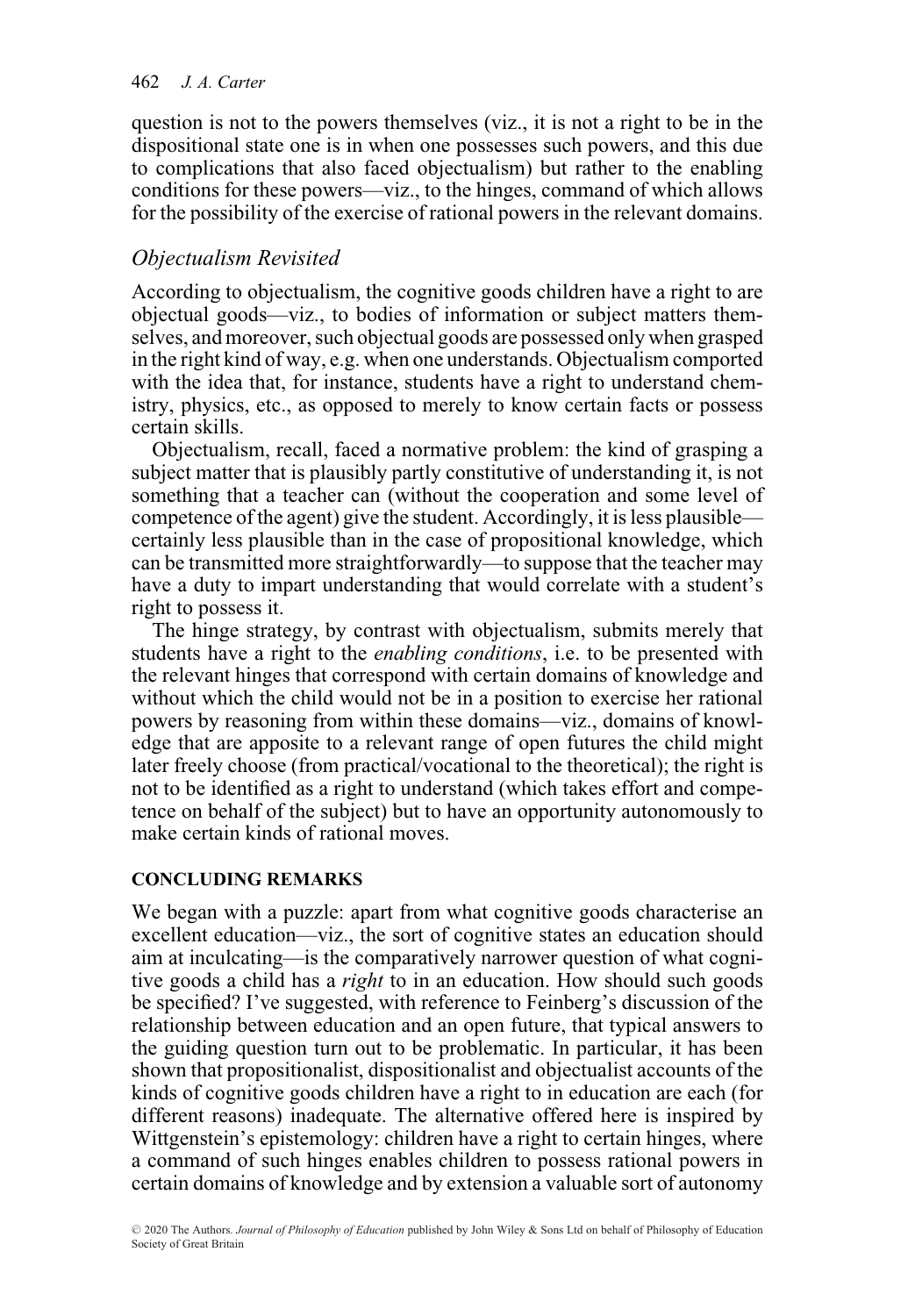in these domains. This view has been shown to have important advantages over the three alternatives considered as a way of making sense of rights in education, and in a way that comports with plausible thinking about the goals of education.27

*Correspondence*: J. Adam Carter, Philosophy, School of Humanities, University of Glasgow, Room 55, 69 Oakfield Avenue, Glasgow G12 8QQ, Scotland, UK

E-mail: Adam.Carter@glasgow.ac.uk

### **NOTES**

- 1. State v. Garber, 1966.
- 2. The right to an open future that is claimed to be violated in the Kansas case is shorthand for autonomy rights children have 'in trust'—rights that are 'saved for the child until he is an adult, but which can be violated in advance' (see Feinberg, 2007).
- 3. This suggestion is meant only as a useful starting point for discussion. As we'll see, this idea quickly runs into some difficulties.
- 4. Wisconsin v. Yoder, 1972.
- 5. Although there may be philosophically sophisticated reasons for thinking that it is; see Pritchard, 2013, and Elgin, 1996.
- 6. For one notable defence of a reasoning-based version of dispositionalism, see Locke, 1988.
- 7. Variations of this idea are defended by two prominent positions in the epistemology of education. According to the intellectual virtue approach (e.g. Baehr, 2013) an education should aim in the main to inculcate intellectual character virtues in the student, such as open-mindedness, inquisitiveness, intellectual courage, etc. A different form of dispositionalism is the critical thinking approach, defended notably by Scheffler (2014) and Siegel (1988). For an overview, see Carter and Kotzee, 2015.
- 8. This is a view compatible with both reductionist and non-reductionist approaches in the epistemology of testimony. According to (local) non-reductionists, you'll have already satisfied in friendly environments the testimony-independent reason requirement on testimonial knowledge acquisition; and, according to non-reductionists, you'll have satisfied the no-defeater requirement on testimonial knowledge acquisition. For discussion of these views, see Lackey, 2008, and Goldman and Blanchard, 2016.
- 9. Strong dispositionalism may also fail (ii) as well. Consider, for instance, that open-mindedness, healthy scepticism, critical thinking, intellectual curiosity, epistemic rigour, scientific method, and so on, are not virtues that sit easily with many kinds of fundamentalist thinking. Moreover, it would be difficult to inclucate (for instance) many such dispositions without reference to certain specific propositions. For example, one cannot very well educate for a disposition to love truth without reference to particular truths. Thanks to David Bakhurst for raising these points.
- 10. As Elgin writes, 'Even the "mature sciences" rarely yield knowledge, strictly so-called. Anomalies, discrepancies, and outstanding problems challenge the adequacy of our most strongly supported theories' (Elgin, 1999, p. 39).
- 11. For critical discussion, see Carter and Gordon, 2016.
- 12. See, for example, Audi, 1997; Burge, 1993; Coady, 1992; McDowell, 1994.
- 13. *Cf*. Jennifer Lackey's (2008) 'compulsively trusting' case for a notable challenge to this idea.
- 14. See Gordon, 2016, for helpful discussion on this point.
- 15. This idea has been defended by Kvanvig, 2003, 2009; Grimm, 2014; and Gordon, 2016.
- 16. For a critique of Bakhurst's view of the kind of tranformation that characterises the educational process, see Rödl, 2016. *Cf.* Bakhurst, 2015. It is worth noting that despite differences about the transformational view, Rödl would likely embrace Bakhurst's position in the second block quotation.
- 17. It should be noted that nothing important here turns material adequacy of a further epistemological doctrine associated with McDowell's epistemology, and also embraced by Bakhurst—namely,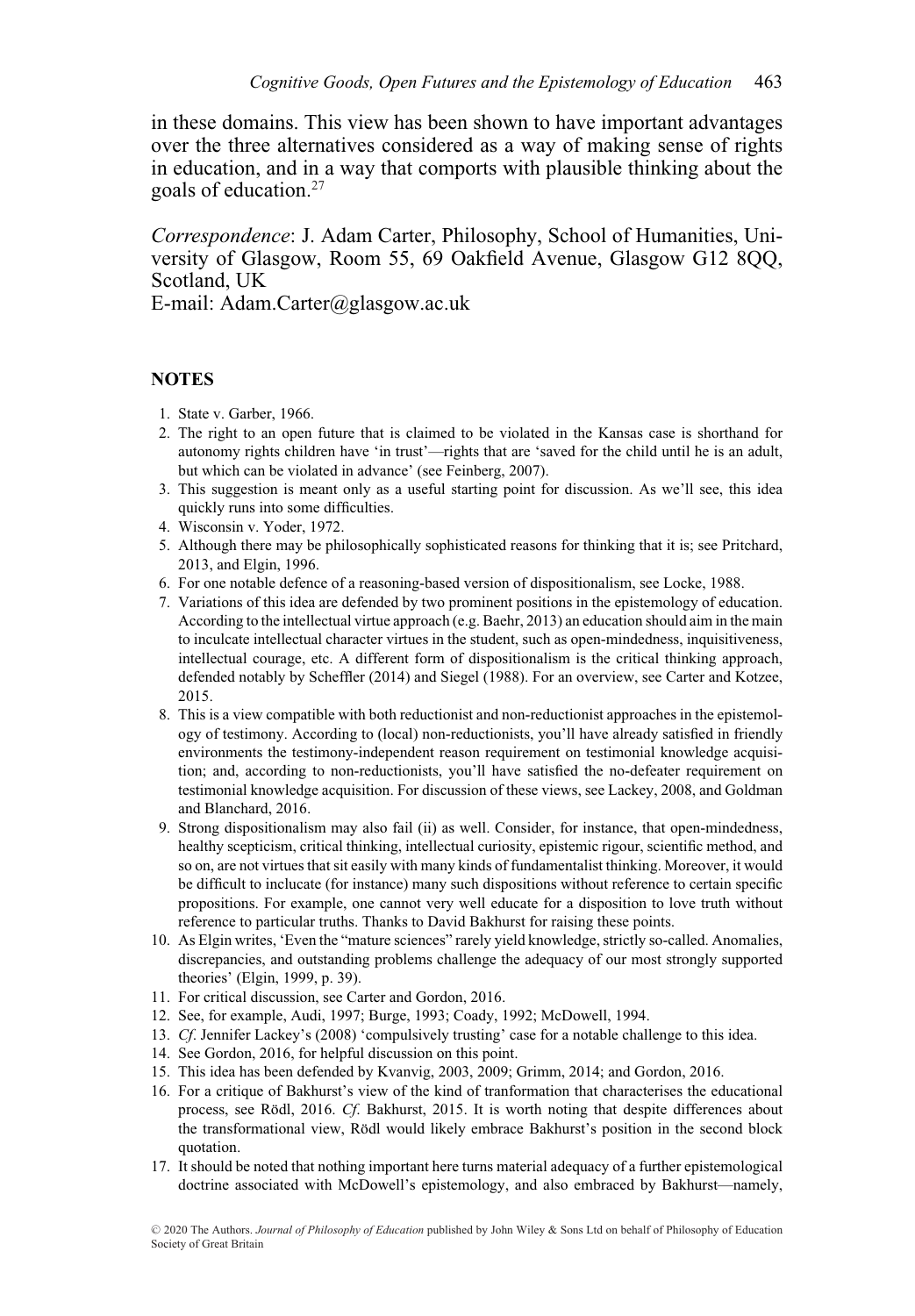McDowell's epistemological disjunctivism about perceptual knowledge (see, for example, Mc-Dowell, 1995; Bakhurst, 2013 and 2018).

- 18. For representative discussions of hinge propositions in Wittgenstein's epistemology, see for example Moyal-Sharrock, 2004; Coliva, 2010 and 2015; McGinn, 2008; Stroll, 1994; Pritchard, 2012 and 2015.
- 19. For an overview of recent work on Moore's Proof, see Carter, 2012.
- 20. There may be a further category of hinge—what Duncan Pritchard (2015, p. 95) calls the *uber- ¨ hinge*, which is a general hinge commitment to the effect that one is not radically mistaken in one's beliefs *en masse*.
- 21. As Pritchard notes, 'someone in the future might not have a hinge commitment that she had never been to the moon (perhaps going to the moon as a child is so commonplace that it is the sort of thing that could well have happened without one being aware of it), and someone with a different name will presumably take it as a hinge commitment that her particular name is the name she thinks it is. The foregoing suggests a highly context-sensitive account of hinge commitments, and one might be tempted on this basis to regard one's hinge commitments as being entirely context-bound' (Pritchard, 2015, p. 95). Pritchard ultimately resists drawing the further conclusion that all hinges are context sensitive in this way (see previous footnote concerning the *über-hinge*).
- 22. For a more detailed discussion of Hacking's view, see Carter and Gordon, 2014a.
- 23. Some Wittgenstein commentators (e.g. Moyal-Sharrock, 2004) opt for a 'non-propositional' reading of hinges. Such a reading gains some plausibility when we consider the disanalogies between hinges, within a thinker's network of beliefs, and other more standard propositions one believes. However, hinges as described by Wittgenstein (and as demarcated through examples) are identified as having the semantic trappings of propositions; while registering the controversy, I am inclined toward the propositional reading as the most straightforward, if not the only plausible, interpretation.
- 24. Of course, we can imagine some proponents of parental supervisory rights objecting that: (i) it does not matter whether a right to engage with certain propositional contents is not a right *de dicto* to any particular propositional contents if the parents find those particular propositions objectionable; and (ii) therefore, the hinge strategy proposed ultimately fails Feinberg's neutrality constraint. In response, I want to stress that the proposal offered is aimed at giving due consideration to *both* parental supervisory rights and a child's right to an open future. I am suggesting that the neo-Wittgenstenian approach has resources that other strategies lack for addressing both of these concerns in balance. It will not be surprising that such an approach might not satisfy certain very strongly articulated construals of Feinberg's neutrality constraint (just as it would perhaps not satisfy certain very strong construals of what is required to safeguard a child's right to an open future). Given that the approach has the advantages it does for addressing both competing interests, it should not be viewed as an intractable problem that the proposal will not satisfy all readings of Feinberg's neutrality constraint. Indeed, a strong reading of that constraint may well leave it practically impossible to satisfy while retaining even the weakest construal of a child's right to an open future.
- 25. *Cf*. §239. Of course, it is a consequence of the view embraced here that students may have a right to some propositions that are not strictly factual. An example from Elgin (2007) is helpful: the ideal gas law is literally false—viz., though proceeding as if it were true is necessary for grasping the behaviour of actual gases. For related discussion, see Carter and Gordon, 2016.
- 26. See, for example, Wittgenstein, 1969, §§655, §291 and §293.
- 27. Thanks to Ben Kotzee, Duncan Pritchard, Lani Watson, Richard Menary, Emma C. Gordon, David Bakhurst, and to an audience at Edinburgh's Eidyn Research Centre for helpful feedback on an early version of this paper.

#### **REFERENCES**

Audi, R. (1997) The Place of Testimony in the Fabric of Knowledge and Justification, *American Philosophical Quarterly*, 34.4, pp. 405–422.

Baehr, J. (2013) Educating for Intellectual Virtues: From Theory to Practice, *Journal of Philosophy of Education*, 47.2, pp. 248–262.

Bakhurst, D. (2011) *The Formation of Reason* (Oxford, Wiley-Blackwell).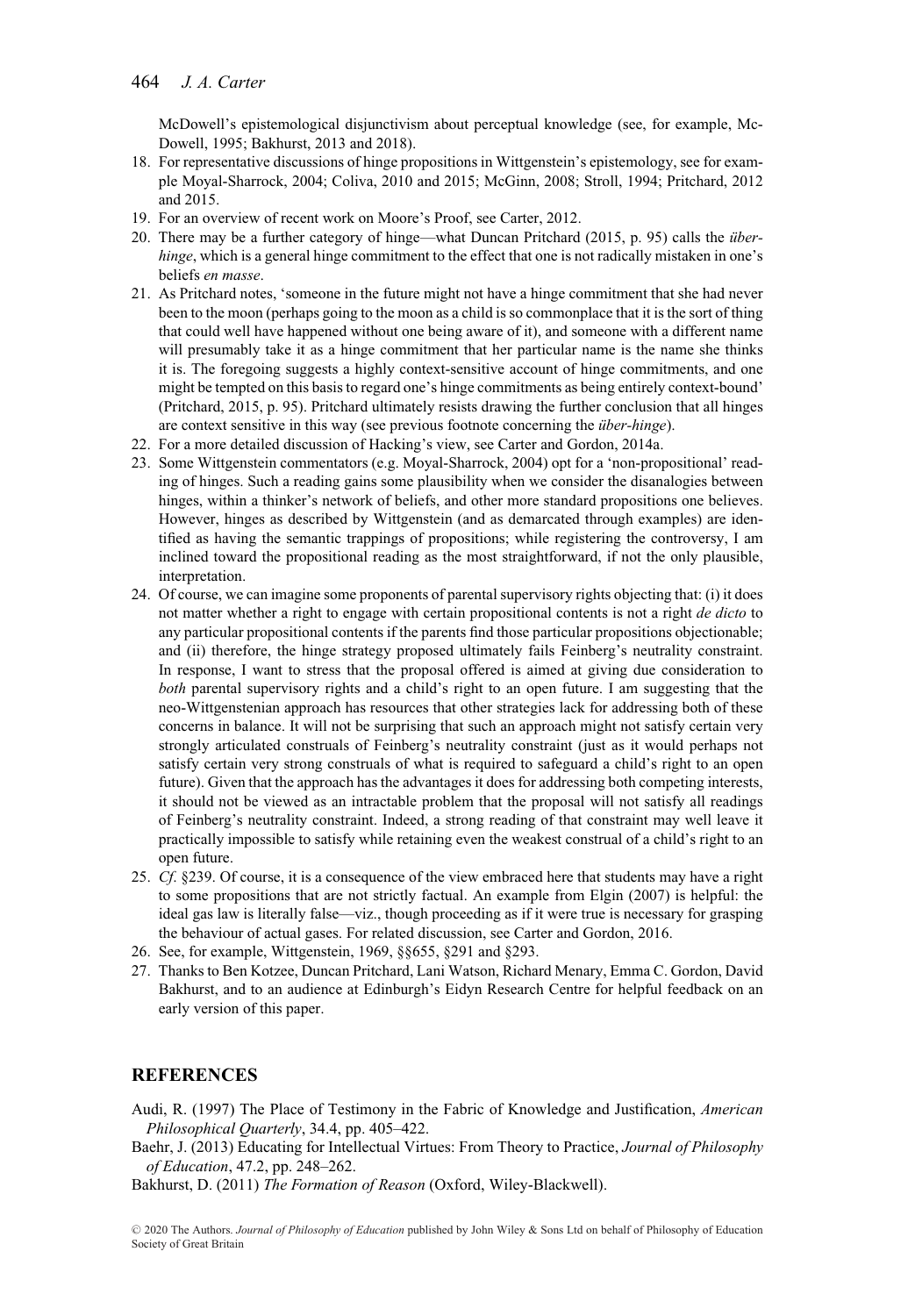- Bakhurst, D. (2012) Freedom and Second Nature in *The Formation of Reason*, *Mind, Culture, and Activity*, 19.2, pp. 172–189.
- Bakhurst, D. (2013) Learning from Others, *Journal of Philosophy of Education*, 47.2, pp. 187–203.
- Bakhurst, D. (2015) Training, Transformation and Education, *Royal Institute of Philosophy Supplements*, 76, pp. 301–27.
- Bakhurst, D. (2018) Trouble with Knowledge, *Philosophy*, 93, pp. 433–453.
- Burge, T. (1993) Content Preservation, *Philosophical Review*, 102.4, pp. 457–488.
- Carter, J.A. and Gordon, E.C. (2014a) A New Maneuver Against the Epistemic Relativist, *Synthese*, 191.8, pp. 1683–1695.
- Carter, J.A. and Gordon, E.C. (2014b) Objectual Understanding and the Value Problem, *American Philosophical Quarterly*, 51.1, pp. 1–14.
- Carter, J.A. and Gordon, E.C. (2016) Objectual Understanding, Factivity and Belief, in: M. Grajner and P. Schmechtig (eds), *Epistemic Reasons, Norms and Goals*(Berlin, De Gruyter), pp. 423–442.
- Carter, J.A. (2012) Recent Work on Moore's Proof, *International Journal for the Study of Skepticism*, 2.2, pp. 115–144.
- Carter, J.A. and Kotzee, B. (2015) Epistemology of Education, *Oxford Bibliographies*. Available online at: http://www.oxfordbibliographies.com/view/document/obo-9780195396577/obo-9780195396577-0292.xml.
- Coady, C.A.J. (1992) *Testimony: A Philosophical Study* (Oxford, Oxford University Press).
- Coliva, A. (2010) Was Wittgenstein an Epistemic Relativist? *Philosophical Investigations*, 33.1, pp. 1–23.
- Coliva, A. (2015) *Extended Rationality: A Hinge Epistemology* (London, Palgrave Macmillan).
- Elgin, C.Z. (1996) *Considered Judgment* (Princeton, NJ, Princeton University Press).
- Elgin, C.Z. (1999) Education and the Advancement of Understanding, *The Proceedings of the Twentieth World Congress of Philosophy* 3. Philosophy Documentation Center, pp. 131–140.
- Elgin, C.Z. (2007) Understanding and the Facts, *Philosophical Studies*, 132.1, pp. 33–42.
- Feinberg, J. (2007) The Child's Right to an Open Future, in: R. Curren (ed.), *Philosophy of Education: An Anthology* (Oxford, Blackwell), pp. 305–317.
- Goldman, A. and Blanchard, T. (2016) Social Epistemology, in: E. Zalgta (ed.), *The Stanford Encyclopedia of Philosophy*, Winter 2016 edition. Available online at: https://plato.stanford.edu/ archives/win2016/entries/epistemology-social/.
- Gordon, E. (2016) Social Epistemology and the Acquisition of Understanding, in: S. Grimm, C. Baumberger and S. Ammon (eds), *Explaining Understanding: New Perspectives from Epistemology and Philosophy of Science* (London, Routledge), pp. 293–317.
- Grimm, S. (2014) Understanding as Knowledge of Causes, in: A. Fairweather (ed.), *Virtue Epistemology Naturalized* (New York, Springer), pp. 329–345.
- Hacking, I. (1982) Language, Truth and Reason, in: M. Hollis and S. Lukes (eds), *Rationality and Relativism* (Oxford, Blackwell), pp. 48–66.
- Kelp, C. (2016) Towards a Knowledge-Based Account of Understanding, in: S. Grimm, C. Baumberger and S. Ammon (eds), *Explaining Understanding: New Perspectives from Epistemology and Philosophy of Science* (London, Routledge), pp. 251–271.
- Kusch, M. (2016) Wittgenstein's *On Certainty* and Relativism, in: H. Wiltsche and S. Rinofner-Kreidl (eds), *Analytic and Continental Philosophy: Methods and Perspectives. Proceedings of the 37th International Wittgenstein Symposium* (Berlin, De Gruyter), pp. 29–46.
- Kvanvig, J. (2003) *The Value of Knowledge and the Pursuit of Understanding* (Cambridge, Cambridge University Press).
- Kvanvig, J. (2009) The Value of Understanding, in D. Pritchard, A. Haddock and A. Miller (eds), *Epistemic Value* (Oxford, Oxford University Press), pp. 95–112.
- Lackey, J. (2008) *Learning from Words: Testimony as a Source of Knowledge* (Oxford, Oxford University Press).
- Locke, J. (1988) *Some Thoughts Concerning Education*, edited by J. Yolton and J. Yolton (Oxford, Oxford University Press). First published 1693.
- McDowell, J. (1994) Knowledge by Hearsay, in: A. Chakrabarti and B. K. Matilal (eds), *Knowing from Words* (Dordrecht, Kluwer), pp. 195–224.
- McDowell, J. (1995) Knowledge and the Internal, *Philosophy and Phenomenological Research*, 55.4, pp. 877–893.
- McDowell, J. (1996) *Mind and World*, 2nd edition (Cambridge MA, Harvard University Press).